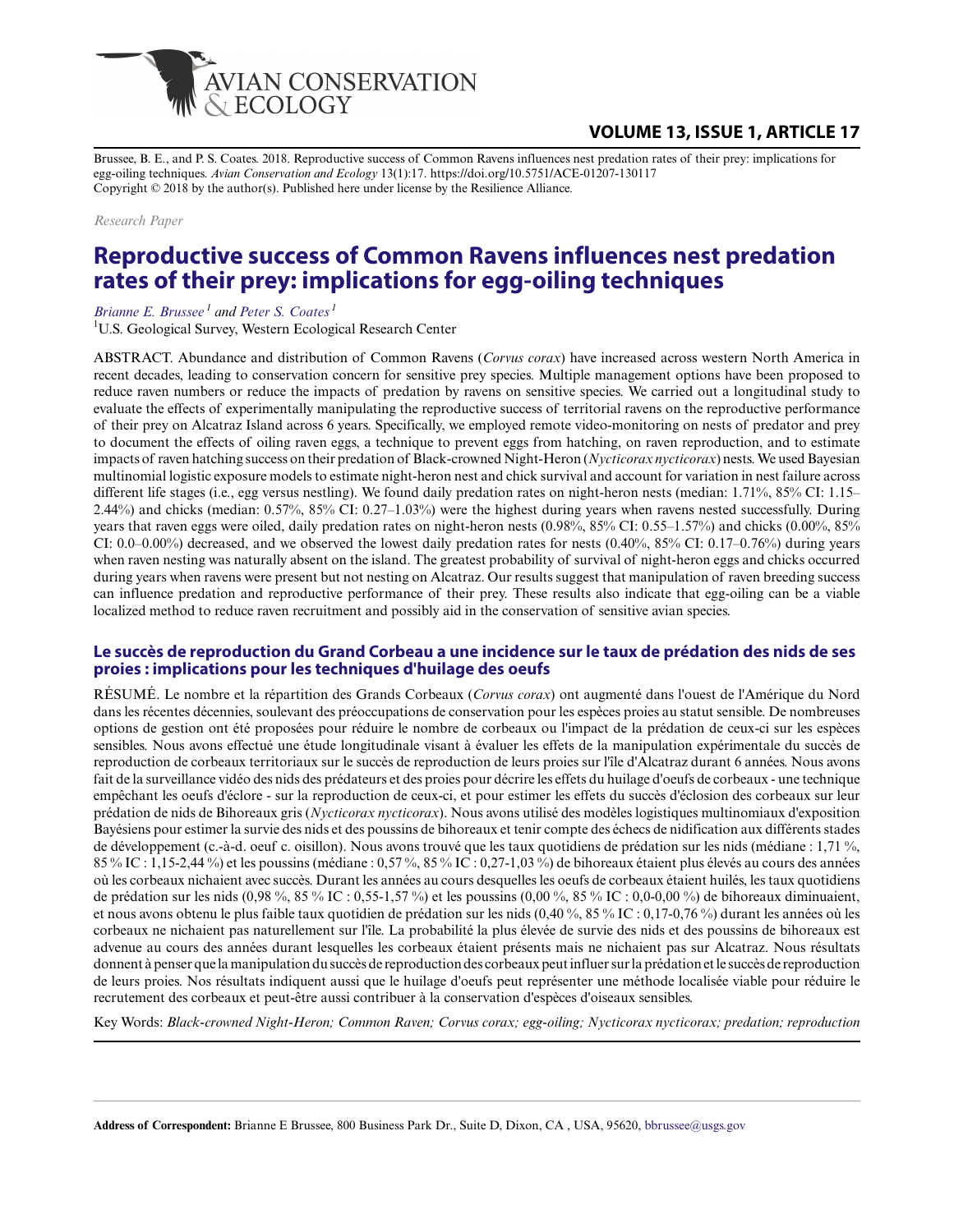#### **INTRODUCTION**

Populations of Common Ravens (*Corvus corax*) (hereafter, raven), which are effective predators of many species, have increased substantially throughout the western United States (Sauer et al. 2017). Reasons for these population increases are well documented and include the species proclivity to exploit human resource subsidies. Ravens thrive in areas with roads (White and Tanner-White 1988), landfills (Boarman 2003, Webb et al. 2004, Boarman et al. 2006), power lines (Coates et al. 2014, Howe et al. 2014), and human population centers (Kristan and Boarman 2007), among others. Raven populations are increasing not only in numbers but also in distributional range, expanding into territories that were previously uninhabited. This is of conservation concern because raven predation has been linked to population declines of a number of threatened or endangered species. For example, ravens have been shown to be of conservation concern regarding their impacts on populations of desert tortoise (*Gopherus* spp.) (Boarman 2003, Kristan and Boarman 2003), Greater Sage-Grouse (*Centrocercus urophasianus*) (Coates and Delehanty 2010, Coates et al. 2016, Dinkins et al. 2016), and Snowy Plovers (*Charadrius nivosus*) (Burrell and Colwell 2012).

Multiple management options have been proposed to reduce the impacts of predation by ravens on sensitive species. For example, lethal removal has been shown to have short-term effectiveness in reducing the number of ravens in a population (Butchko 1990, Coates et al. 2007), sometimes resulting in increased productivity of local prey communities (Coates and Delehanty 2004). However, lethal management options often present ethical challenges (Boarman 1992), and long-term effectiveness has not been well-studied (Coates et al. 2007, Peebles and Conover 2016). Behavioral methodologies for controlling raven predation, such as conditioned taste aversion or the use of effigies, have been shown to be effective in reducing predation at local scales (Avery et al. 1995, Peterson and Colwell 2014). However, behavioral modification does not necessarily limit raven productivity, and effects often do not extend beyond study boundaries (Peterson and Colwell 2014).

Oiling eggs to prevent them from hatching is an alternative management strategy that has been studied primarily in regard to managing population growth in gull colonies (Blokpoel and Hamilton 1989, Blackwell et al. 2000). One of the primary goals of egg-oiling is to limit recruitment into populations, and it has been found to be more effective in preventing successful nesting than direct removal of eggs or nests because nesting birds continue incubation often beyond the typical hatch date, which reduces the probability of producing a second clutch (Blokpoel and Tessier 1991, Marzluff et al. 1995). For ravens, an efficient nest predator, egg-oiling could also affect raven predation on local prey communities as a result of the absence of caloric demands necessary to support growing nestlings. However, quantification of the effects of egg-oiling on raven nest success and raven nest predation rates are lacking. Such information can help guide raven management plans for reducing impacts of ravens on sensitive prey species.

During the mid-1990s, ravens first initiated nesting on Alcatraz Island, an important breeding area in the San Francisco Bay area for multiple avian species. Because ravens are effective hunters, raven recruitment was expected to be detrimental to the nesting bird colonies on the island. Studies indicate that the arrival of ravens on Alcatraz Island was followed by a precipitous decline in Black-crowned Night-Heron (*Nycticorax nycticorax*) (hereafter, night-heron) nest survival on the island (Hothem and Hatch 2004). Thus, egg-oiling procedures were adopted on Alcatraz Island with the goal of both limiting raven recruitment into the region and reducing the impacts of raven predation on multiple species of nesting birds. During 2010–2015, we carried out an experimental egg-oiling study between ravens and nightherons to better understand the impacts of egg-oiling on the reproductive success of an efficient generalist predator and its prey. Our specific objectives were to (1) evaluate raven nest success as a function of egg-oiling using an alternate year replicate design (i.e., during 2011 and 2014, eggs were oiled; in 2010 and 2013, eggs were not oiled; and 2012 and 2015 were considered lag years for effects of egg-oiling), (2) deploy microcamera and digital video recording (DVR) devices to qualitatively evaluate the impacts of egg-oiling on raven nest success and raven incubation behavior, (3) deploy microcameras and DVRs on night-heron nests to quantify causes of night-heron reproductive failure (predation versus abandonment), and (4) quantify differences in raven predation rates of night-heron nests as a function of raven hatch success. Inferences were based on Bayesian multinomial logistic exposure models. This analytical technique allowed for the estimation of effects of raven nest success on night-heron nest predation rates and overall reproductive success of night-herons while accounting for different outcomes of night-heron nest failure.

#### **METHODS**

#### **Study area**

The study site was on Alcatraz Island (hereafter, Alcatraz), a 9.1 ha island managed by the National Park Service (NPS) in San Francisco Bay, California (37.8°N, 122.4°W). Although now a historical landmark, Alcatraz has served as a harbor defense fort (1847–1907), military prison (1907–1933), and federal penitentiary (1933–1963). Alcatraz is characterized by historical buildings and primarily non-native vegetation (Martini 1990). In recent years, Alcatraz has become recognized as an important breeding area for many avian species (Adams and Leedy 1991, Kelly et al. 1993, Saenz et al. 2006), including night-herons, ravens, and Snowy Egrets (*Egretta thula*), as well as several seabird species, including Western Gulls (*Larus occidentalis*), California Gulls (*L. californicus*), Brandt's Cormorants (*Phalacrocorax penicillatus*), Pelagic Cormorants (*P. pelagicus*), Pigeon Guillemots (*Cepphus columba*), and Black Oystercatchers (*Haematopus bachmani*). American Crows (*Corvus brachyrhynchos*) are also frequently observed on Alcatraz, but no nesting has been documented.

#### **Raven egg-oiling**

We carried out a longitudinal study design whereby we measured before, during, and after effects of egg-oiling on two time occasions over a 6-y period (2010–2015). The indepth methodology of data collection used for this study (i.e., microcameras and DVRs) was too challenging logistically to replicate at other locations; thus, our experimental approach employed a time-for-space substitution by using two temporal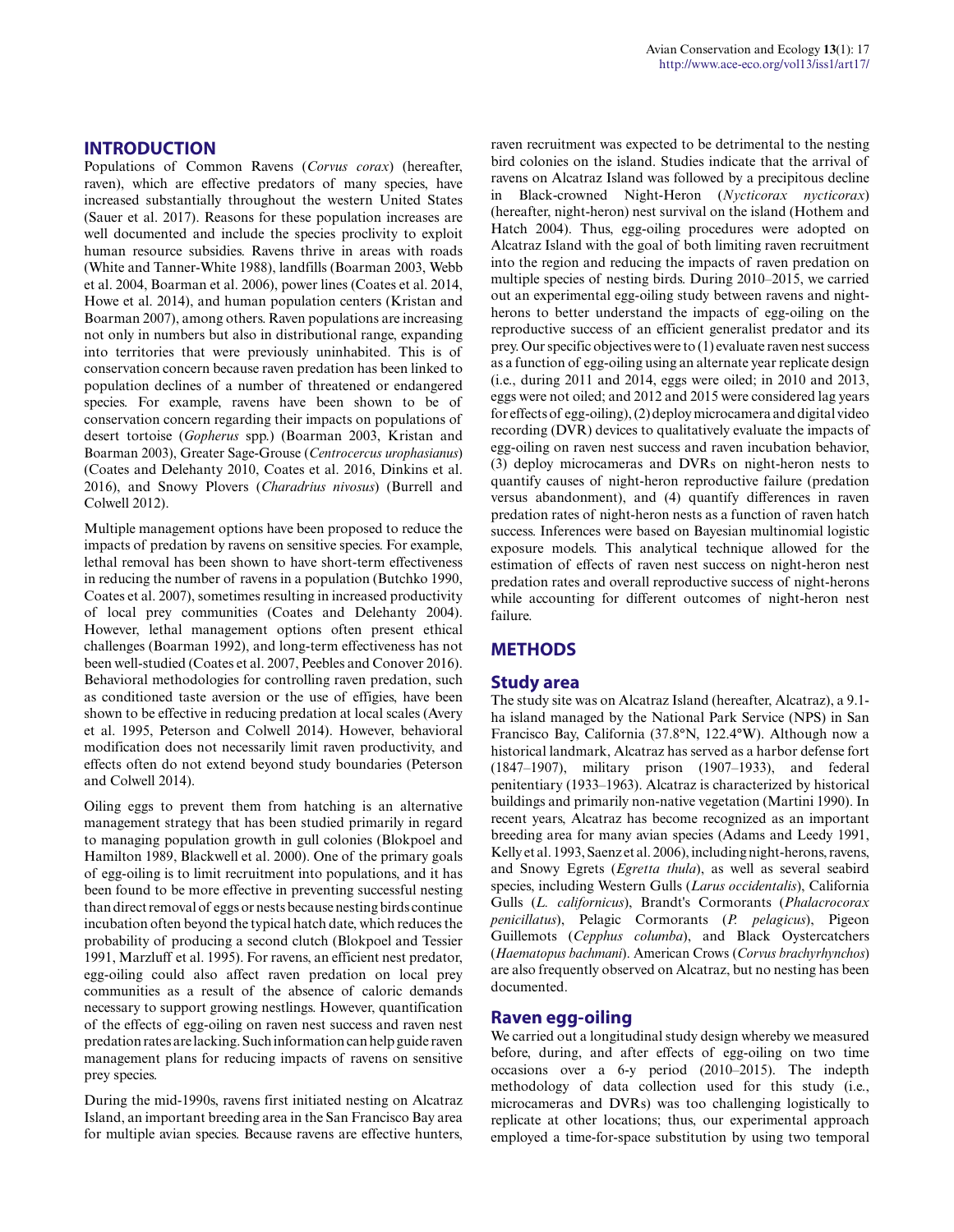replicates of three years. During each year of the study, we searched for raven nesting activity on Alcatraz Island. During the first year of each temporal replicate (2010 and 2013), raven nesting was allowed to proceed without experimental manipulation (eggoiling). During 2011 and 2014, for any located raven nest, we carried out egg-oiling procedures to preclude ravens from successfully nesting. Egg-oiling was conducted after observation of raven nesting activity on the island. However, immediately following the first egg-oiling attempt in 2014, we found the clutch was incomplete; thus, a second egg-oiling procedure was implemented. Egg-oiling was carried out by professional tree climbers in cooperation with NPS on 25 March 2011, 22 March 2014, and 5 April 2014. Egg-oiling procedures were not implemented during 2012 and 2015 in order to measure the lag effects of egg-oiling from the previous breeding season.

#### **Raven nest monitoring**

During egg-oiling years (initiated in 2011), we video-monitored raven nests to measure impacts on raven behavior and egg hatching following egg-oiling procedures. Video systems consisted of microcameras ( $30 \times 110$  mm with a 3.6-mm lens; EZ Spy Cam, Los Angeles, California) connected to single-channel DVRs equipped with a 32-GB SD card. Each microcamera featured seven infrared light-emitting diodes to allow for recording during periods of darkness. The microcamera was disguised using vegetation to reduce researcher disturbance. The DVRs were powered using two 12-V deep-cycle rechargeable batteries and were concealed under camouflage burlap. We changed the batteries and SD cards weekly to ensure video-recordings were continuous. Video equipment was installed on 22 April 2011 and 5 April 2014.

#### **Night-heron nest monitoring**

We conducted weekly intensive island-wide searches for nightheron nests during peak nesting time from April to mid-June during 2010–2015. We attempted to locate all active night-heron nests in the early periods of incubation. We used video-monitoring techniques on a sample of night-heron nests to identify causes of nest failure and estimate nest predation rates by ravens on nightheron eggs and chicks. We simultaneously deployed up to 24 microcameras connected to 4-channel H.264 DVR systems (AV Tech Corp., Hong Kong, China). Microcameras were mounted 0.5–1.0 m on nearby vegetation or to a camouflaged iron stake and were connected to a 100-m coaxial cable disguised with camouflage tape and vegetation. We set DVRs to record nests at 15 frames per second continuously to capture all predation events, and housed them in camouflage boxes under vegetation. Extension cords were used to connect video systems to available power outlets on Alcatraz Island. Although video-monitoring was limited by available power, we stratified samples across nesting habitat areas to account for variation in habitat types. Additionally, subsampled areas were consistent across years. Microcameras were maintained at each monitored nest until the nest failed or until chick departure. Cameras were then redeployed on nearby randomly chosen active nests.

#### **Statistical analyses**

We processed video data in a laboratory to observe causes of nightheron nest and chick failure. Specifically, we documented nest fate as hatch, predation by ravens, destruction by night-herons, abandonment, and failure to hatch. For the nestling phase, causes of failure were predation by ravens, destruction by night-herons, abandonment, and unknown causes of chick mortality (e.g., starvation, exposure). We considered nestlings successful if they reached 20 days post-hatch. After this time frame, chicks are difficult to track and ultimate fate might occur away from the nest. Scavenged nests were not considered raven predations in the analysis because they were not the direct cause of nest failure for night-herons. Dates and times of all predation events were recorded and predator behaviors were described.

We created encounter histories for nests, which consisted of the date the nest was located and the date of the nest fate (i.e., hatched or failed). For chicks, encounter histories consisted of the date the chicks hatched and the last date the chicks were observed (i.e., alive or dead). Failed nests consisted of exposure time for both time survived and time failed. That is, nests were successful until the time interval that they failed. Except for nests that failed to hatch despite being consistently incubated, video-monitoring allowed us to determine the exact dates of nest and chick fates. Thus, interval times were always 1 day for depredation or abandonment events.

We used a Bayesian multinomial logistic exposure model (Darrah et al. 2017) to estimate the likelihood of each nest fate and to examine raven predation on night-heron nests as a function of different treatment scenarios. For nests, the model took the form:

 $y_{ij}$ ~

$$
multinomial([P_s(t_{j})_{ij}, P_p(t_{j})_{ij}, P_a(t_{j})_{ij}, P_h(t_{j})_{ij}, P_f(t_{j})_{ij}], 1)
$$

where the nest fates  $y_i$  of each nest *i* at interval *j*, with an interval length of *t* days, follow a multinomial distribution. Possible nest fates, as determined by video data, were survive (*s*), predation by ravens (*p*), abandonment (*a*), nest destruction by night-herons (*h*), and failure to hatch for unknown reasons (*f*). The model for nestlings took the same form, with possible nest fates of survive (*s*), predation by ravens (*p*), abandonment (*a*), nestling destruction by night-herons (*h*), and chick death for unknown reasons (*f*). This multinomial distribution was applied once for each nest interval. We then regressed the predictor of raven reproductive success on the likelihood of predation of night-heron eggs and chicks and overall reproductive success of night-herons. We did not consider raven nest manipulation to be a factor that influenced other types of nest and chick failure (e.g., abandonment).

To assess the predictive value of egg-oiling treatments, we created indicator variables with a Bernoulli distribution with a prior of 0.5. The β*t* parameters (*k*) associated with raven nest treatment were multiplied by the indicator variable  $w_k$ . For each iteration,  $w_k$  is 1 if the variable was included in the model and 0 if it was not included in the model, resulting in a posterior distribution for variable inclusion. Using the mean of the posterior distribution of  $w_k$ , we calculated Bayes Factor, which represents the odds ratio for the inclusion of the variable in the model. Because prior distribution can influence model selection, and to ensure that uncertainty was constant for all models regardless of complexity, total model variance of the priors was scaled to V/K where K represents the number of coefficients in the model and V follows a Gamma distribution with 3.29 and 7.8 as parameters (Link and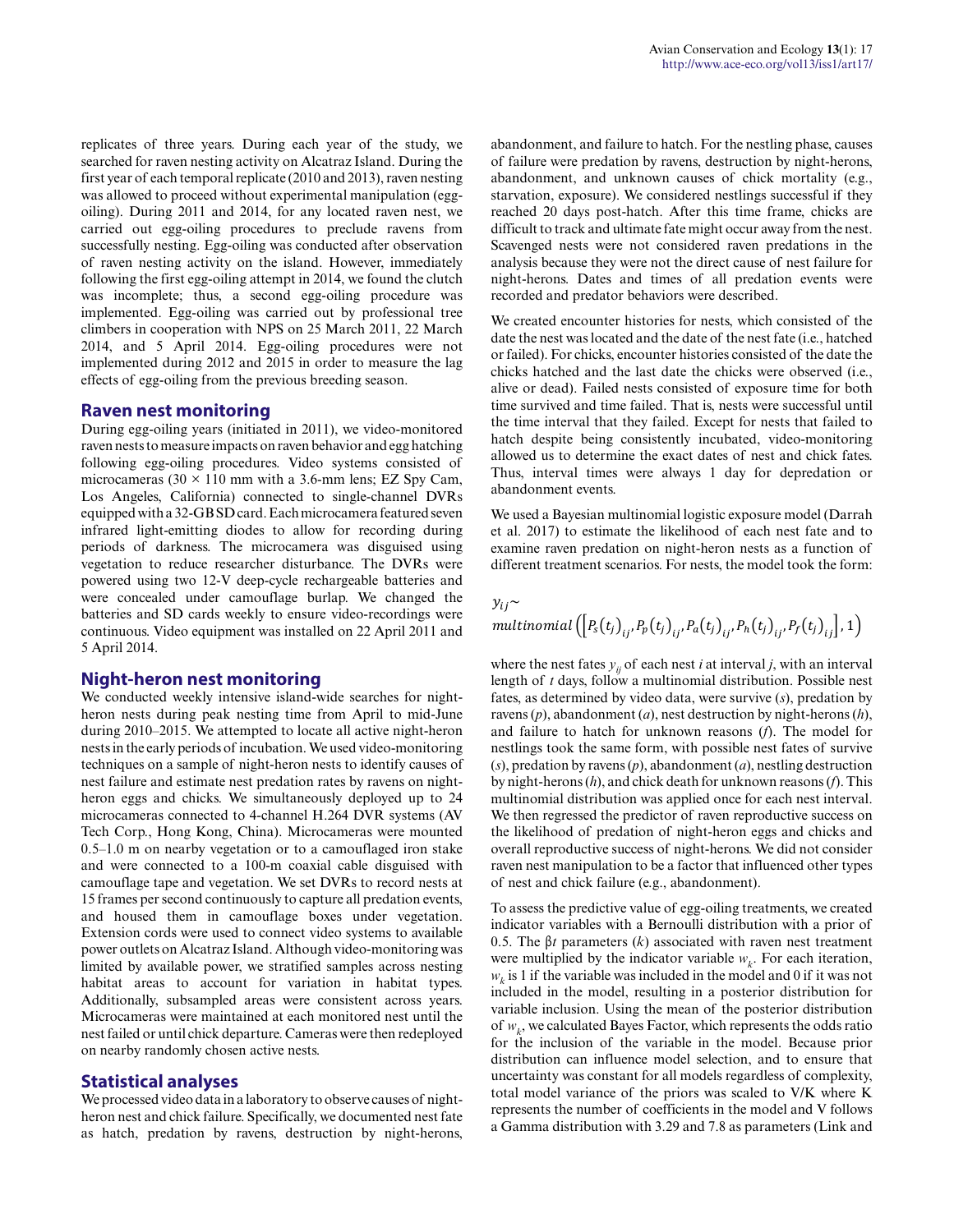Barker 2006). This is considered a vague prior, which assumes no previous knowledge of the estimated parameter.

We estimated daily probability of nest predation by ravens for each of the three raven nesting scenarios (i.e., years when ravens were successful, years when raven nesting was unsuccessful as a result of egg-oiling, and years of no raven nesting activity). We also estimated daily probability of abandonment, failure from unknown causes, and destruction by night-herons for both nests and chicks. In addition, we calculated daily survival probability for both nests and chicks given probabilities of nest failure and success. We calculated cumulative night-heron nest survival given a 25-d incubation period (Hothem et al. 2010) by exponentiation of the posterior distribution of daily survival rate to the total length of the incubation period (Powell 2007). Similarly, we calculated cumulative chick survival to fledging (i.e., 40 days) (Hothem et al. 2010). We calculated overall reproductive success (from laying to fledging) by multiplying cumulative nest survival and cumulative chick survival for each of the three raven nesting scenarios. For all results, we report effects when the 85% credible intervals (CI) of the posterior distribution excluded zero. Given the uncertainty around our model parameters, we chose the 85% CI because it incorporates the most probable values of the effects while discarding the extreme tails of the distribution. All analyses were conducted in R 3.2.1 (R Core Team 2014) and JAGS 4.2.0 using the package rjags (Plummer 2016). We ran 10,000 iterations of 3 chains with a thinning rate of 2 and a burn-in of 1000. We assessed convergence of chains visually and using the Gelman-Rubin test. We used uninformative priors for all parameters.

### **RESULTS**

#### **Raven nest manipulation**

During 2011, we identified one active raven nest on Alcatraz, which had a clutch of seven eggs. Given raven nesting activity beginning around mid-March (estimated 17 March) and an incubation period of approximately 21 days (Stiehl 1985), the expected hatch date for the eggs was 7 April. When the camera was installed on 22 April (15 days after expected hatch date), only four of the seven original eggs remained in the nest. However, ravens continued to actively incubate and tend to the nest. We observed ravens consume three of the four eggs, from 28 April through 1 May, at which point incubation concluded.

In 2014, we identified one active raven nest on Alcatraz, which had seven eggs. Given nesting activity beginning around 21 March (one egg present on 22 March), the expected hatch date for the eggs was 11 April. We observed ravens consume three of the eggs between 19 and 23 April. Incubation concluded on 4 May, approximately three weeks past the expected hatch date.

During 2010, one pair of ravens successfully hatched two chicks on 13 April, one of which survived to fledging. In 2013, one pair of ravens successfully hatched three chicks in early April, all of which survived to fledging. During 2012 and 2015, we did not identify any raven nesting activity on Alcatraz.

#### **Night-heron nest and chick survival**

Throughout the course of the study, we video-monitored 159 night-heron nests and observed 26 predation events by ravens on night-heron nests and seven predation events on night-heron nestlings up to 20 days post-hatch. Ravens were the only predator identified on video. We did not consider egg destruction by nightherons to be predation events because the contents were not typically consumed.

These data provided evidence that nest success of ravens influenced predation rates on night-heron nests and chicks. Namely, probability of nest predation during years when ravens were raising young was substantially greater than during years when raven nests were unsuccessful or ravens were not observed nesting on Alcatraz Island (Table 1, Fig. 1). Daily probability of nest predation rates was 1.7 times greater during years when ravens successfully nested (median: 1.71%, 85% CI: 1.15–2.44%) than those years when nesting was unsuccessful following eggoiling (0.98%, 85% CI: 0.55–1.57%). However, 85% CI of the β

**Fig. 1**. Estimated median cumulative predation probability (a) and median cumulative survival probability (b) of Blackcrowned Night-Heron nests (before dashed vertical line) and chicks (after dashed vertical line) during years when Common Ravens were raising young (solid line), egg-oiling years (dashed line), and years when raven nesting was absent (dotted line) on Alcatraz Island, 2010–2015. Shaded area represents 85% credible intervals. Vertical dashed line is hatch day. For illustrating cumulative predation, all other causes of nest failure were held at their median values.

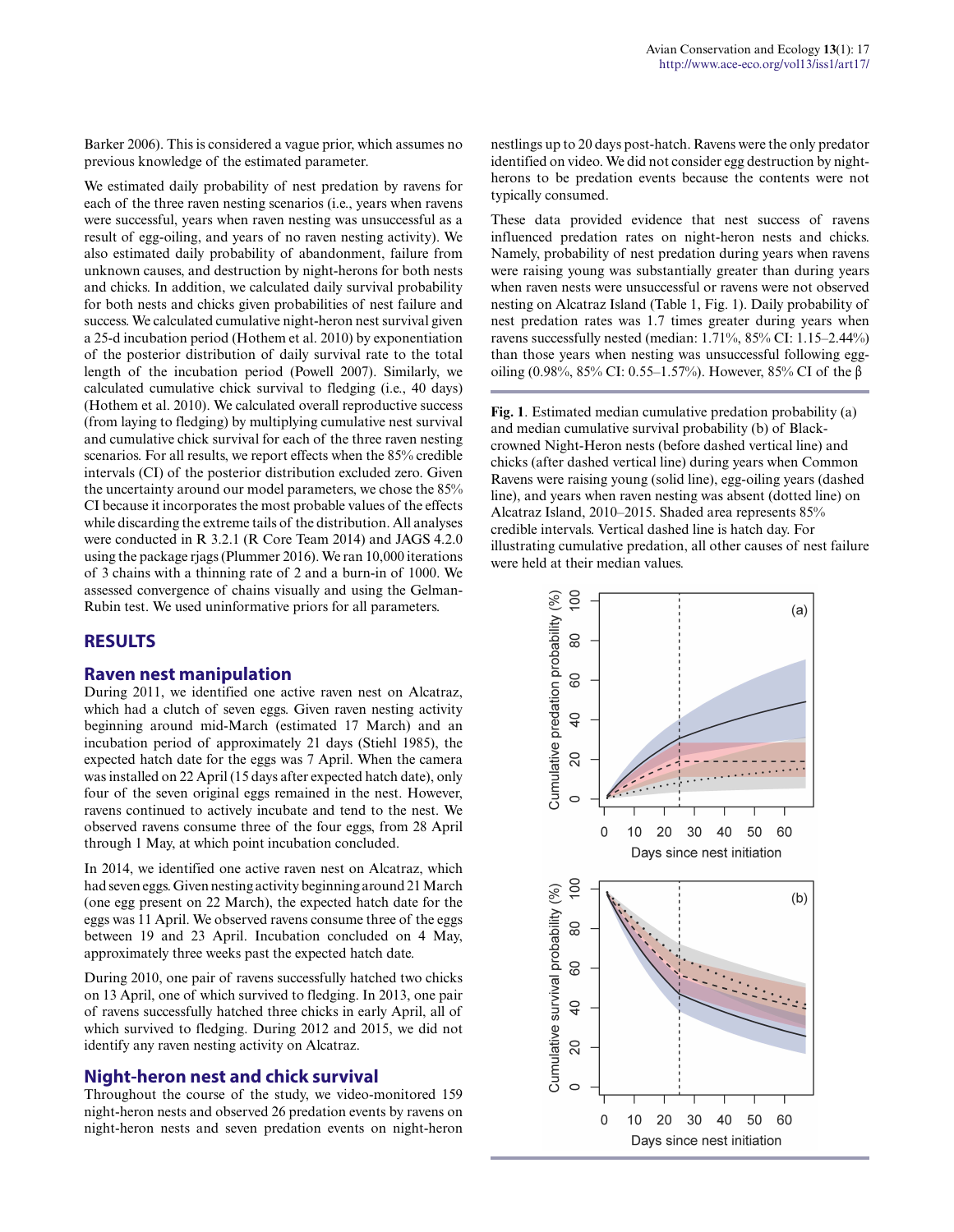| Life stage   | Parameter                                                 | Median                  |
|--------------|-----------------------------------------------------------|-------------------------|
|              |                                                           | (85% Credible Interval) |
| <b>Nests</b> | Daily predation probability, ravens successful $(\%)$     | $1.71(1.15-2.44)$       |
|              | Daily predation probability, raven eggs oiled $(\%)$      | $0.98(0.55 - 1.57)$     |
|              | Daily predation probability, no raven nesting $(\%)$      | $0.40(0.17-0.76)$       |
|              | Daily probability of abandonment $(\%)$                   | $0.92(0.67-1.23)$       |
|              | Daily probability of failure to hatch $(\%)$              | $0.19(0.09 - 0.34)$     |
|              | Daily probability of destruction by night-heron $(\%)$    | $0.15(0.06 - 0.29)$     |
|              | Cumulative survival probability, ravens successful (%)    | 46.99 (38.34–55.44)     |
|              | Cumulative survival probability, raven eggs oiled $(\%)$  | 56.58 (47.77-64.84)     |
|              | Cumulative survival probability, no raven nesting $(\%)$  | 65.48 (57.95-72.23)     |
| Chicks       | Daily predation probability, ravens successful $(\%)$     | $0.57(0.27-1.03)$       |
|              | Daily predation probability, raven eggs oiled $(\%)$      | $0.00(0.00-0.00)$       |
|              | Daily predation probability, no raven nesting $(\%)$      | $0.20(0.05-0.51)$       |
|              | Daily probability of abandonment (%)                      | $0.11(0.04 - 0.24)$     |
|              | Daily probability of failure to hatch $(\%)$              | $0.52(0.34 - 0.76)$     |
|              | Daily probability of destruction by night-heron $(\%)$    | $0.19(0.09 - 0.35)$     |
|              | Cumulative survival probability, ravens successful $(\%)$ | 54.66 (43.75–64.83)     |
|              | Cumulative survival probability, raven eggs oiled $(\%)$  | 70.01 (61.73-77.39)     |
|              | Cumulative survival probability, no raven nesting $(\%)$  | $63.61(53.73 - 72.34)$  |
| Fledging     | Cumulative survival probability, ravens successful $(\%)$ | 25.40 (18.93-32.67)     |
|              | Cumulative survival probability, raven eggs oiled $(\%)$  | 39.29 (31.99-46.84)     |
|              | Cumulative survival probability, no raven nesting $(\%)$  | 41.32 (33.77-48.99)     |

**Table 1**. Median estimates (85% credible interval) of posterior distributions from multinomial logistic exposure models modeling the effects of Common Raven reproductive success on predation rates and reproductive survival (i.e., nests, chicks, and overall) of Black-crowned Night-Herons on Alcatraz Island, 2010–2015.

estimate slightly overlapped zero (median: -0.57, 85% CI: -1.25– 0.06). We found 90.4% of the posterior distribution of the β estimate was less than zero. Thus, there was a 90.4% probability that predation rates on nests were lower during years when raven eggs were oiled than during years when they successfully hatched. Furthermore, we found daily probability of nest predation was 4.3 times more likely when ravens successfully nested compared with years when raven nesting activity was absent on the island  $(0.40\%, 85\% \text{ CI}$ :  $0.17-0.76\%)$ . Based on the posterior distribution of the β estimate (median: -1.49, 85% CI: -2.39 – -0.71), we found a 99.8% probability that predation rates on nests were lower during years when ravens were not nesting than when ravens nested successfully, indicating strong evidence for immediate and 1-y lag effects from egg-oiling procedures.

For chicks, probability of daily predation was higher during years when ravens successfully nested (median: 0.57%, 85% CI: 0.27– 1.03%) compared with years when nesting was unsuccessful following egg-oiling procedures (0.00%, 85% CI: 0.00–0.00%), and years when ravens did not attempt to nest at all (0.2%, 95% CI: 0.05–0.51%) (Fig. 1). We found a 99.9% and 89.3% probability that daily predation rates on chicks were lower during years when raven eggs were oiled (β median: -23.07, 85% CI: -57.37 – -4.89) and when nesting was absent (β median: -1.04, 85% CI: -2.47– 0.15), respectively, than during those years of successful nesting. Based on Bayes Factor calculations, the model that included a covariate for raven nesting status on predation of night-heron nests and chicks was 2.5 and 2.1 times more likely than a model that did not include raven nest success as a predictor for predation of night-heron nests and chicks, respectively. Overall reproductive success of night-herons was greatest during years when raven nesting activity was absent on Alcatraz (Table 1, Fig. 1). Estimates of probabilities for other forms of nest and chick failure are reported in Table 1.

## **DISCUSSION**

This study provides clear experimental evidence of how a predatory generalist's reproductive success can influence the reproductive performance of its prey. Using an egg-oiling technique, we successfully manipulated the reproductive response of ravens and identified predictable impacts on colonial nesting night-heron reproduction. Specifically, our study reveals that when ravens reproduced successfully, they exhibited increased predation on eggs and chicks of night-herons, which likely resulted in decreased overall productivity. Furthermore, during years when ravens were active on the island but raven nests were not observed, night-herons exhibited the greatest overall nest and chick survival, resulting from low predation rates. These findings could help inform conservation and management decisions for sensitive prey species in areas where nesting ravens are present.

The incubation and nestling phases for altricial birds are particularly energetically demanding for parent birds (Martin 1987), and night-heron eggs might fulfill important daily caloric needs for reproducing ravens on Alcatraz Island. Following hatch of ravens' clutches (average clutch size 3–7 eggs) (Boarman and Heinrich 1999), nestling requirements for growth and development must also be met, which might have substantial impacts on nearby nesting birds. For example, one pair of ravens requires approximately 721 kcal/day (Shank 1986). Given an energy density of 7.22 kcal/g ( $SE = 0.05$  kcal/g), an average mass of 31.8 g for a night-heron egg (Carey et al. 1980), and assimilation metabolism of 75% (Castro et al. 1989) in order to satisfy the energetic needs of a pair of ravens, they would need to consume 4.2 night-heron eggs/day. Average clutch size for night-herons on Alcatraz is 2.87 eggs (Hothem and Hatch 2004), and average number of night-heron nests from 2010 to 2015 was 133 ( $SE =$ 14). Thus, the number of eggs needed to support a successful raven nest (adults and young) to fledging (~40 days) (Boarman and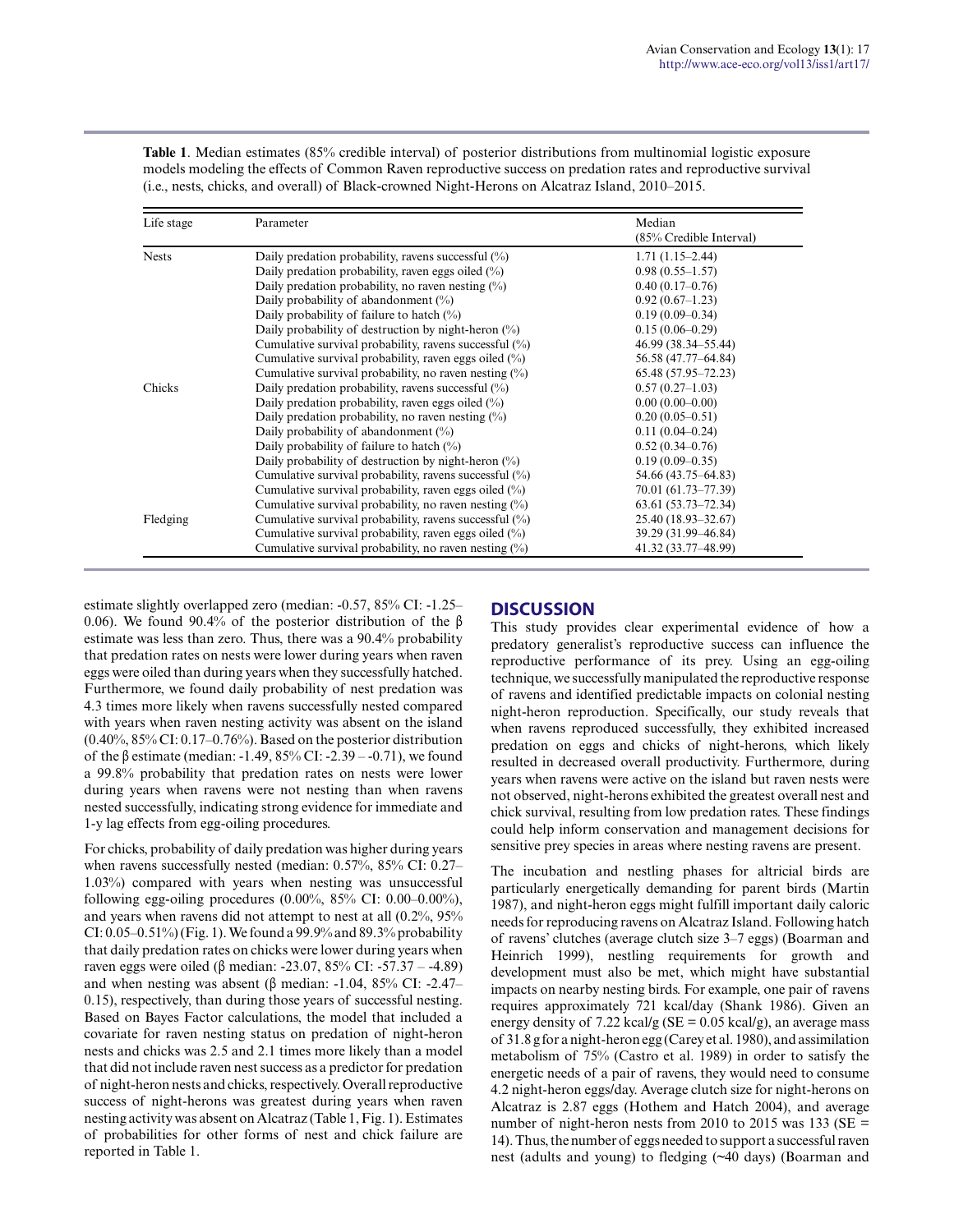Heinrich 1999) can quickly exceed the number of eggs produced within the night-heron colony on Alcatraz, which leads to the potential for ravens to completely destroy nesting bird colonies, as has happened at other nesting colonies in San Francisco Bay (Kelly et al. 2005). Additionally, growing night-heron nestlings are likely an important dietary component for ravens that are raising young. For example, we observed predation on nightheron nestlings during the 2 years when ravens successfully hatched chicks (2010 and 2013), whereas predation on nestlings was not observed during 3 years when the ravens were not raising young (2011, 2012, and 2014).

Although we observed reduced nest predation by ravens during years when raven eggs were oiled and hatch was prevented, the lowest predation rates occurred in the year following oiling procedures when raven nesting was absent. These different patterns in predation rates among years is likely explained by raven reproductive behavior and spatial constraints associated with territorial breeding ravens. First, breeding ravens are efficient nest predators, and they capitalize on available resources by caching eggs (Howe and Coates 2015) for later consumption or to feed growing nestlings, which could lead to higher predation rates during years of active incubation (including years of eggoiling). Additionally, although ravens are capable of 40-km movements (Boarman 2003), during nesting, they are territorial and act as central-place foragers (Roth et al. 2004), concentrating most of their hunting within approximately 400 m of their nests (Kristan and Boarman 2003). Thus, during years of egg-oiling, while ravens continued incubating their nests, they were restricted to hunting close to their nest sites (i.e., avian nesting colonies on Alcatraz). In contrast, nonbreeding ravens are not limited to an area surrounding a nest; thus, they can use a larger home range (Linz et al. 1992) to acquire food from multiple sources. These findings offer support to the overarching hypothesis that breeding ravens are more of a conservation concern to sensitive species than are nonbreeding ravens (Bui et al. 2010, Howe and Coates 2015). Additionally, the potential observed lag effects from eggoiling (i.e., the absence of raven nesting in years following eggoiling procedures) was contrary to the findings of Marzluff et al. (1995), in which manipulation of raven nests (i.e., clutch removal) did not have any influence on breeding propensity the following year. It is possible that ravens nested near Alcatraz but not on the island. Several avian species have been shown to change nesting locations after an unsuccessful reproductive attempt during the previous season (Haas 1998, Clark and Shutler 1999). The potential for egg-oiling to have impacts for more than one reproductive season has considerable significance for the effectiveness of egg-oiling as a management technique, and warrants further study.

This study was not without caveats and constraints. First, although our study was replicated temporally, the findings of the treatment effect should be interpreted with caution because they are likely based on a single pair of ravens and potentially are unique to Alcatraz Island. Ravens are highly territorial, are known to reuse nest structures or nest close to previous nests, and can reproduce for up to 10 years in the wild (Boarman and Heinrich 1999). Second, additional raven nests may have been present but undetected during 2012 and 2015. However, we did not observe any ravens exhibiting typical nesting behaviors during those years (e.g., hunting by a single member of a pair or repeated visits to a localized nest location), and extensive weekly surveys did not reveal any areas that likely contained new nests. Lastly, it is possible that ravens, a generalist predator known for preyswitching (Boarman and Heinrich 1999), might have preyed on species other than night-herons during the years that night-heron predation was reduced, considering that Alcatraz Island is a breeding area for a variety of seabird species. This should not detract from the effect that was observed for night-herons, but it is an important consideration for the use of egg-oiling in environments with multiple prey species because effects may vary across species. Although similar egg-oiling studies within other environments are warranted, these initial findings demonstrate that egg-oiling appears to be a viable conservation tool to reduce predation impacts, and could be especially important for sensitive prey. It should be noted that Alcatraz Island provided an ideal setting to carry out a longitudinal experimental design because this system appeared closed and consisted of few ravens, which allowed us to effectively quantify nest survival responses of their prey as a function of raven reproductive success.

In conclusion, these findings indicated that egg-oiling procedures, if timed appropriately, can have immediate and delayed favorable effects on reducing nest success of ravens and nest predation rates by ravens on local prey communities. Such findings could have broad implications for conservation of sensitive species by improving their nest survival and fledgling rates, and might be most valuable for species in which reproduction has strong influences on population growth. However, the success of eggoiling as a management tool is likely dependent on characteristics associated with the treatment area and might merit careful planning prior to implementation (e.g., number of ravens, prey species involved). For example, finding nests and oiling eggs can be labor intensive, and thus, might not be a viable option for large areas with a substantial number of territorial ravens. Nevertheless, to our knowledge, this study represents the first to quantify the efficacy of this potential nonlethal raven management action by using more than 6 years of intensive videomonitoring to gain insight into these questions.

*Responses to this article can be read online at:* <http://www.ace-eco.org/issues/responses.php/1207>

#### **Acknowledgments:**

*We thank B. Merkle and V. Seher of the National Park Service for their invaluable assistance with logistics and field assistance. We also thank all of the National Park Service interns over the years for their help with fieldwork. Deva Braden and Steve Duffy installed the camera on the raven's nest. We thank R. Hothem and L. Parker for logistical support in the field and office. This research was funded by the Golden Gate National Parks Conservancy. None of the funders had any input into the content of the manuscript. None of the funders require approval of the final manuscript to be published. Scientific research permits were acquired by the U.S. Geological Survey and issued by the National Park Service to conduct these observations. Permits to carry out egg-oiling protocol were acquired by the National Park Service. Any use of trade, firm, or product names is for descriptive purposes only and does not imply endorsement by the U.S. Government.*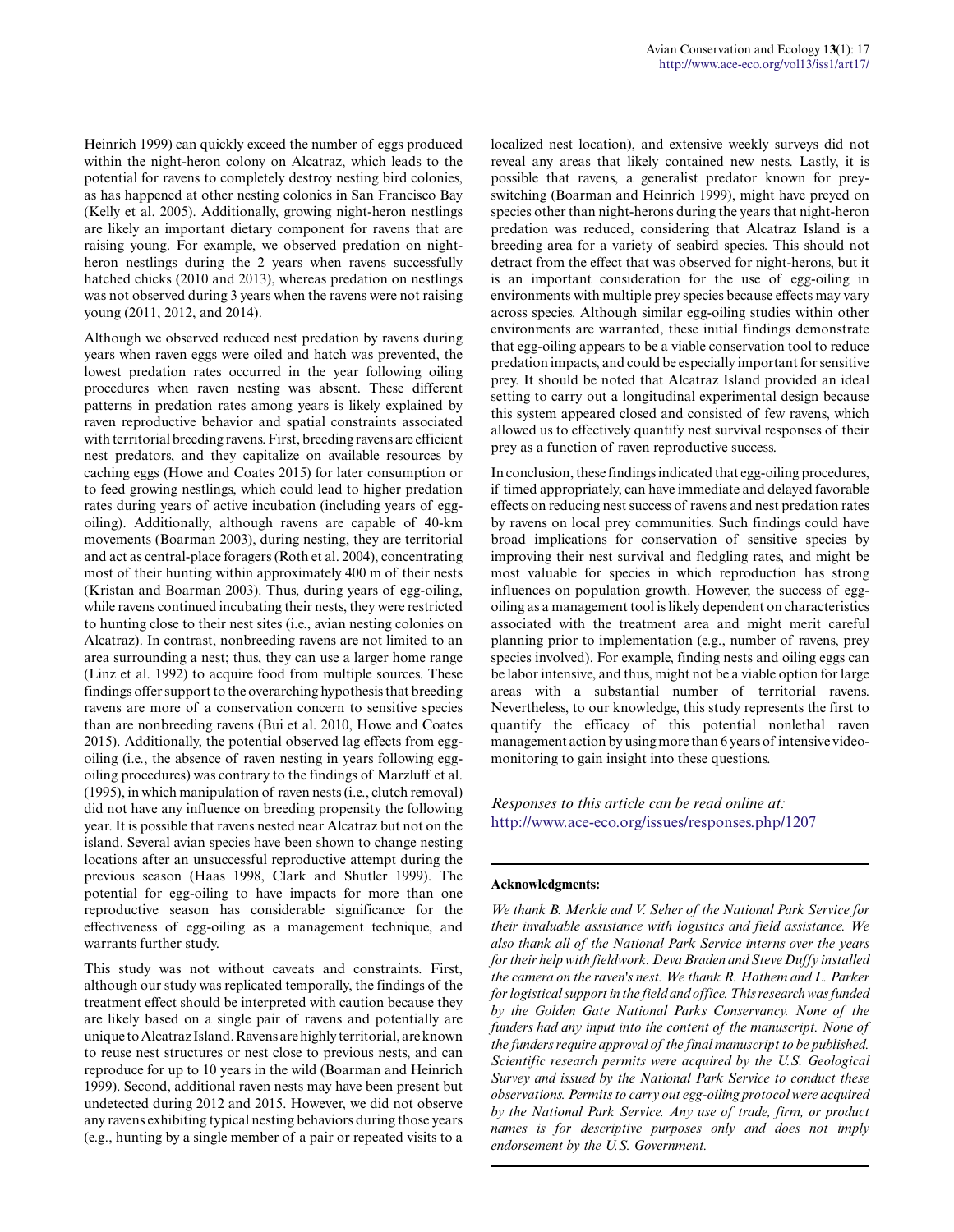#### **LITERATURE CITED**

Adams, L. W., and D. L. Leedy. 1991. Wildlife conservation in metropolitan environments. National Symposium on Urban Wildlife theme meeting public and resource needs. National Institute for Urban Wildlife, Columbia, Maryland, USA.

Avery, M. L., M. A. Pavelka, D. L. Bergman, D. G. Decker, C. E. Knittle, and G. M. Linz. 1995. Aversive conditioning to reduce raven predation on California Least Tern eggs. *Colonial Waterbirds* 18:131-138. [http://dx.doi.org/10.2307/1521474](http://dx.doi.org/10.2307%2F1521474)

Blackwell, B. F., T. W. Seamans, D. A. Helon, and R. A. Dolbeer. 2000. Early loss of Herring Gull clutches after egg-oiling. *Wildlife Society Bulletin* 28:70-75.

Blokpoel, H., and R. M. G. Hamilton. 1989. Effects of applying white mineral oil to chicken and gull eggs. *Wildlife Society Bulletin* 17:435-441.

Blokpoel, H., and G. D. Tessier. 1991. Control of Ring-billed and Herring Gulls nesting at urban and industrial sites in Ontario, 1987-1990. Pages 51-57 *in Proceedings of the Eastern Wildlife Damage Control Conference*. 6-9 October, Ithaca, New York, USA.

Boarman, W. I. 1992. Problems with management of a native predator on a threatened species: raven predation on desert tortoises. Pages 48-52 *in Proceedings of the Fifteenth Vertebrate Pest Conference.* 3-5 March, Newport Beach, California, USA.

Boarman, W. I. 2003. Managing a subsidized predator population: reducing Common Raven predation on desert tortoises. *Environmental Management* 32:205-217. [http://dx.doi.](http://dx.doi.org/10.1007%2Fs00267-003-2982-x) [org/10.1007/s00267-003-2982-x](http://dx.doi.org/10.1007%2Fs00267-003-2982-x)

Boarman, W. I., and B. Heinrich. 1999. Common Raven (*Corvus corax*). *In* P. G. Rodewald, editor. *The birds of North America*. Cornell Lab of Ornithology, Ithaca, New York, USA. [http://dx.](http://dx.doi.org/10.2173%2Fbna.476) [doi.org/10.2173/bna.476](http://dx.doi.org/10.2173%2Fbna.476)

Boarman, W., M. A. Patten, R. J. Camp, and S. J. Collis. 2006. Ecology of a population of subsidized predators: Common Ravens in the central Mojave Desert, California. *Journal of Arid Environments* 67:248-261. [http://dx.doi.org/10.1016/j.jaridenv.2006.09.024](http://dx.doi.org/10.1016%2Fj.jaridenv.2006.09.024)

Bui, T.-V. D., J. M. Marzluff, and B. Bedrosian. 2010. Common Raven activity in relation to land use in western Wyoming: implications for Greater Sage-Grouse reproductive success. *Condor* 112:65-78. [http://dx.doi.org/10.1525/cond.2010.090132](http://dx.doi.org/10.1525%2Fcond.2010.090132) 

Burrell, N. S., and M. A. Colwell. 2012. Direct and indirect evidence that productivity of Snowy Plovers Charadrius nivosus varies with occurrence of a nest predator. *Wildfowl* 62:204-223.

Butchko, P. H. 1990. Predator control for the protection of endangered species in California. Pages 237-240 *in Proceedings of the Fourteenth Vertebrate Pest Conference.* 6-8 March, Sacramento, California, USA.

Carey, C., H. Rahn, and P. Parisi. 1980. Calories, water, lipid and yolk in avian eggs. *Condor* 82:335-343. [http://dx.doi.](http://dx.doi.org/10.2307%2F1367405) [org/10.2307/1367405](http://dx.doi.org/10.2307%2F1367405) 

Castro, G., N. Stoyan, and J. P. Myers. 1989. Assimilation efficiency in birds: a function of taxon or food type? *Comparative Biochemistry and Physiology Part A: Physiology* 92:271-278. [http://dx.doi.org/10.1016/0300-9629\(89\)90563-X](http://dx.doi.org/10.1016%2F0300-9629%2889%2990563-X) 

Clark, R. G., and D. Shutler. 1999. Avian habitat selection: pattern from process in nest-site use by ducks? *Ecology* 80:272-287. [http://](http://dx.doi.org/10.1890%2F0012-9658%281999%29080%5B0272%3AAHSPFP%5D2.0.CO%3B2) [dx.doi.org/10.1890/0012-9658\(1999\)080\[0272:AHSPFP\]2.0.CO;2](http://dx.doi.org/10.1890%2F0012-9658%281999%29080%5B0272%3AAHSPFP%5D2.0.CO%3B2) 

Coates, P. S., B. E. Brussee, K. B. Howe, K. B. Gustafson, M. L. Casazza, and D. J. Delehanty. 2016. Landscape characteristics and livestock presence influence Common Ravens: relevance to Greater Sage-Grouse conservation. *Ecosphere* 7:e01203. [http://](http://dx.doi.org/10.1002%2Fecs2.1203) [dx.doi.org/10.1002/ecs2.1203](http://dx.doi.org/10.1002%2Fecs2.1203)

Coates, P. S., and D. J. Delehanty. 2004. The effects of raven removal on Sage Grouse nest success. Pages 17-20 *in Proceedings of the Twenty-First Vertebrate Pest Conference.* 1-4 March, Visalia, California, USA.

Coates, P. S., and D. J. Delehanty. 2010. Nest predation of Greater Sage-Grouse in relation to microhabitat factors and predators. *Journal of Wildlife Management* 74:240-248. [http://dx.doi.](http://dx.doi.org/10.2193%2F2009-047) [org/10.2193/2009-047](http://dx.doi.org/10.2193%2F2009-047) 

Coates, P. S., K. B. Howe, M. L. Casazza, and D. J. Delehanty. 2014. Common Raven occurrence in relation to energy transmission line corridors transiting human-altered sagebrush steppe. *Journal of Arid Environments* 111:68-78. [http://dx.doi.](http://dx.doi.org/10.1016%2Fj.jaridenv.2014.08.004) [org/10.1016/j.jaridenv.2014.08.004](http://dx.doi.org/10.1016%2Fj.jaridenv.2014.08.004) 

Coates, P. S., J. O. Spencer, Jr., and D. J. Delehanty. 2007. Efficacy of CPTH-treated egg baits for removing ravens. *Human-Wildlife Conflicts* 1:224-234.

Darrah, A. J., J. B. Cohen, and P. M. Castelli. 2017. A Bayesian multinomial logistic exposure model for estimating probabilities of competing sources of nest failure. *Ibis* 160:23-25. [http://dx.doi.](http://dx.doi.org/10.1111%2Fibi.12510) [org/10.1111/ibi.12510](http://dx.doi.org/10.1111%2Fibi.12510) 

Dinkins, J. B., M. R. Conover, C. P. Kirol, J. L. Beck, and S. N. Frey. 2016. Effects of Common Raven and coyote removal and temporal variation in climate on Greater Sage-Grouse nesting success. *Biological Conservation* 202:50-58. [http://dx.doi.](http://dx.doi.org/10.1016%2Fj.biocon.2016.08.011) [org/10.1016/j.biocon.2016.08.011](http://dx.doi.org/10.1016%2Fj.biocon.2016.08.011)

Haas, C. A. 1998. Effects of prior nesting success on site fidelity and breeding dispersal: an experimental approach. *Auk* 115:929-936. [http://dx.doi.org/10.2307/4089511](http://dx.doi.org/10.2307%2F4089511)

Hothem, R. L., B. E. Brussee, and W. E. J. Davis. 2010. Blackcrowned Night-Heron (*Nycticorax nycticorax*). *In* P. G. Rodewald, editor. *The birds of North America*. Cornell Lab of Ornithology, Ithaca, New York, USA. [https://birdsna.org/](https://birdsna.org/Species-Account/bna/species/bcnher/introduction) [Species-Account/bna/species/bcnher/introduction](https://birdsna.org/Species-Account/bna/species/bcnher/introduction)

Hothem, R. L., and D. Hatch. 2004. Reproductive success of the Black-crowned Night Heron at Alcatraz Island, San Francisco Bay, California, 1990-2002. *Waterbirds* 27:112-125. [http://dx.doi.](http://dx.doi.org/10.1675%2F1524-4695%282004%29027%5B0112%3ARSOTBN%5D2.0.CO%3B2) [org/10.1675/1524-4695\(2004\)027\[0112:RSOTBN\]2.0.CO;2](http://dx.doi.org/10.1675%2F1524-4695%282004%29027%5B0112%3ARSOTBN%5D2.0.CO%3B2)

Howe, K. B., and P. S. Coates. 2015. Observations of territorial breeding Common Ravens caching eggs of Greater Sage-Grouse. *Journal of Fish and Wildlife Management* 6:187-190. [http://dx.doi.](http://dx.doi.org/10.3996%2F042014-JFWM-030) [org/10.3996/042014-JFWM-030](http://dx.doi.org/10.3996%2F042014-JFWM-030)

Howe, K. B., P. S. Coates, and D. J. Delehanty. 2014. Selection of anthropogenic features and vegetation characteristics by nesting Common Ravens in the sagebrush ecosystem. *Condor* 116:35-49. [http://dx.doi.org/10.1650/CONDOR-13-115-R2.1](http://dx.doi.org/10.1650%2FCONDOR-13-115-R2.1)